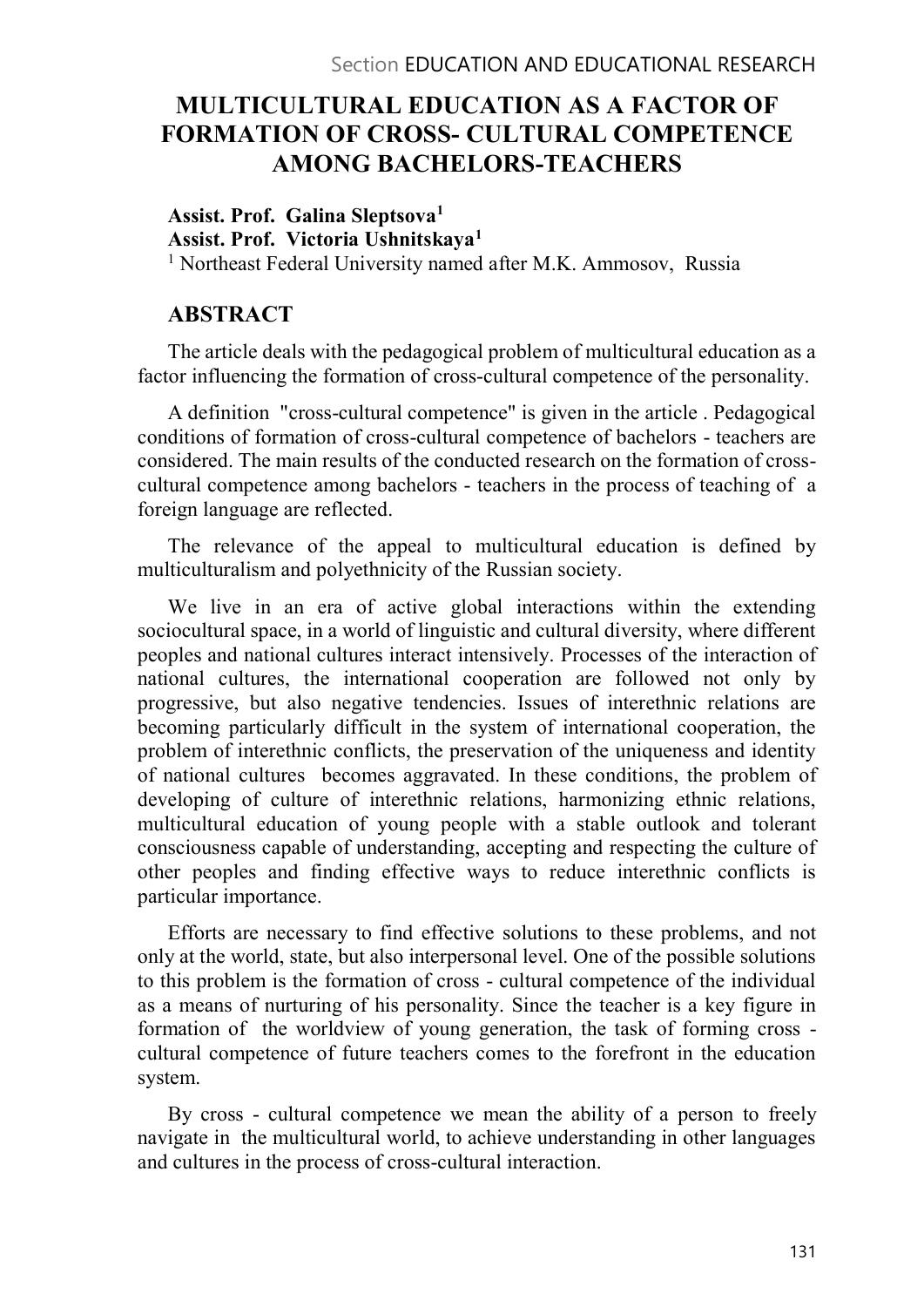Technology of formation of cross-cultural competence of the bachelor the teacher is based on the principles of social and cultural peculiarities, dialogue, value enrichment of the content of teaching in a foreign language with the values of the national culture and the culture of the learnt language.

The effectiveness of the process of formation of cross-cultural competence of bachelors - teachers are provided by the following pedagogical conditions: the implementation of education of spiritual culture and the development of national consciousness in multycultural education in the system of higher education ; realization of technology of valuable semantic enrichment of the content of foreign language teaching with the values of national culture and culture of the learnt language; a learning of foreign language on a basis of comparative cross-cultural analysis realized in a polylogue of the Yakut, Russian and English cultures.

To solve the problem the following research methods were used: theoretical, empirical, statistical.

#### Keywords: multicultural education, cross-cultural competence

# INTRODUCTION

The relevance of the appeal to multicultural education is determined by multiculturalism, diversity of original and unique cultures of modern society. We live in a world where different Nations, different nationalities intensively interact, which have their own history, unique features of material and spiritual culture. This factor requires openness between people of different cultures, readiness for dialogue, awareness of the need for a culture of interethnic interaction, the ability to live peacefully with people of other cultures, languages and religions. The objective need for unity, spiritual integration of human communities, cooperation and mutual understanding are becoming a global challenge of our time. Education as one of the most important components of the national culture should react to the challenges of the new time. There is a social need to educate young people in the spirit of humanistic relations between representatives of different ethnic groups, cultures and religions with different worldviews, value orientations, stereotypes of behaviour.

# METHODS OF RESEARCH

The methodological basis of research was made by the idea of a cultural approach which has allowed to interpret polycultural education as a process that allows to study and realize more deeply the diversity of the people and cultures, to justify the position that the full development of the culture assumes development of other cultures in comparison, dialogue and a polylogue. For the solution of these tasks research methods are used:<br>- theoretical: analysis, comparison, generalization of psychological

and pedagogical literature;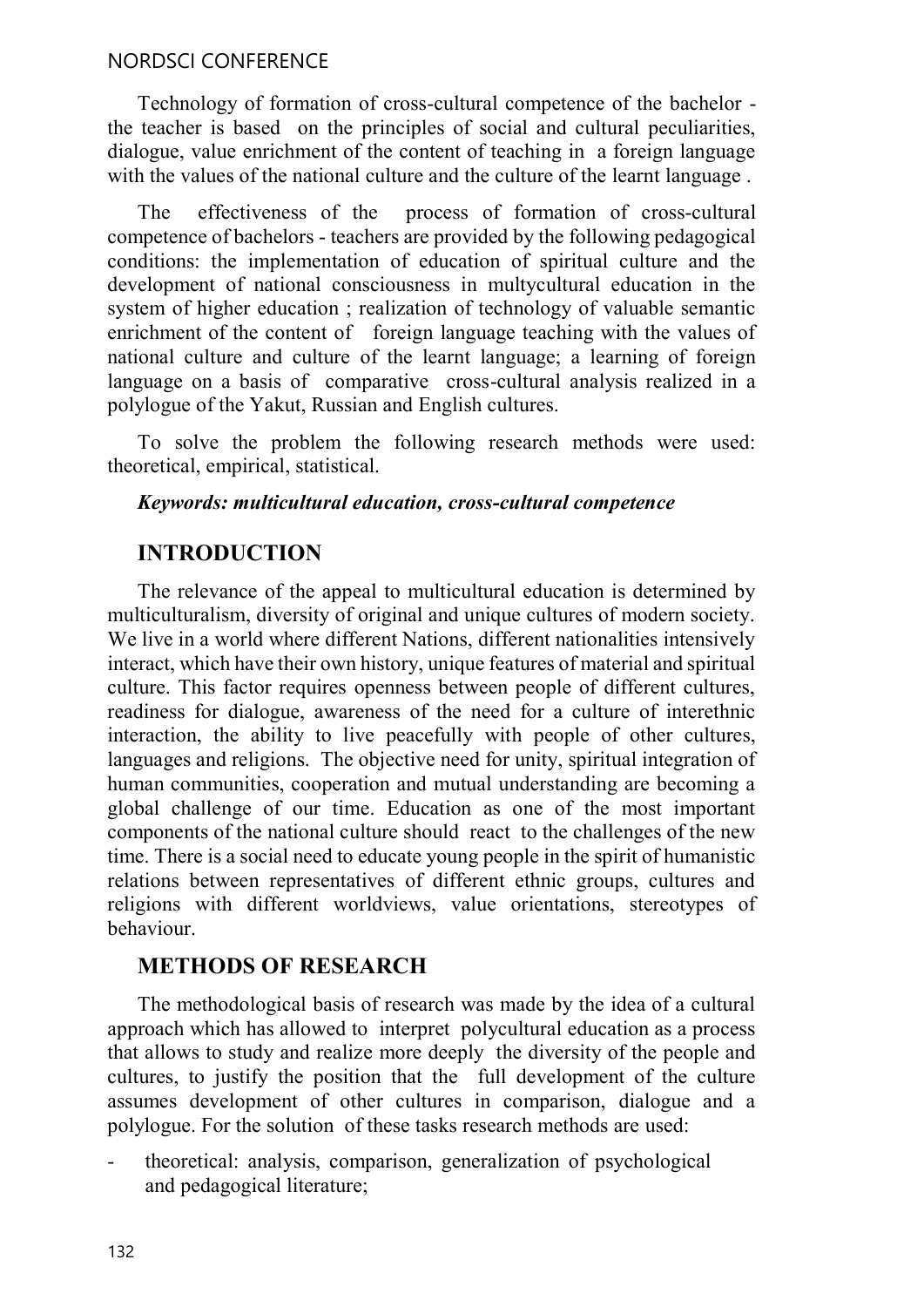- empirical: pedagogical observation, pedagogical experiment, survey;<br>statistical: registration of the obtained data, average values, Mann's
- U-criterion Whitney.

The pedagogical research on formation of cross-cultural competence of bachelors - teachers was conducted by means of a foreign language on the basis of North Eastern Federal University of the Sakha (Yakutia) Republic

The Republic of Sakha (Yakutia) is the largest multinational region of the Russian Federation. In the Republic, where more than 120 nationalities, where everyone lives in a multicultural environment of diverse languages and cultures, special importance is gained by the problem of preserving the uniqueness and identity of the national culture of his people, understanding and appreciation of cultural values of other people, awareness of the diversity of the spiritual and the material world, the ability to live and communicate in a multicultural environment in conditions of cultural diversity. According ethnic structure in the Sakha (Yakutia) Republic Yakuts prevail and occupy 45,5% of all inhabitants, 41,2% living - Russians, 3,6%-Ukrainians, 1,9%-Evenks. State languages in the republic are Yakut and Russian.

In 2000, the Republic of Sakha (Yakutia) adopted the concept of school language education, which proclaimed the idea of formation and development of a language personality, able to realize itself in the language and through language. The structure of language education in Yakutia consists of the following components: training in the native languages, training in Russian as to a state language and as to language of international communication of the Russian Federation and Republic of Sakha (Yakutia), at the Yakut schools, training in Yakut as to a state language of Republic of Sakha (Yakutia), at schools with training Russian, training in foreign languages. The main directions of the concept of language education develop the concept of UNESCO on linguistic diversity and continuous multilingual education. The national - regional component of education is implemented in schools of the Republic of Sakha (Yakutia). Students learn the native language, culture of the peoples of the Republic of Sakha (Yakutia), Russian and foreign languages. Knowledge of the state languages, native and foreign languages not only expands knowledge and Outlook of the person, but also promotes formation of installation on international and ethnocultural tolerance. The value of foreign language education is that learning languages and cultures of other peoples, students are enriched spiritually and emotionally, attached to the world culture, universal values that then is expressed in their attitude towards surrounding people, the world around.

Knowledge of a foreign language plays an important role in professional activity, exerts an impact on foreign-language communicative competence, provides thereby efficiency of activity in polycultural society and positive crosscultural interaction. N.D. Galskova notes that knowledge of a foreign language is "additional chance to orient in the modern dynamically developing society with more and more pronounced tendencies to integration of all spheres of public life"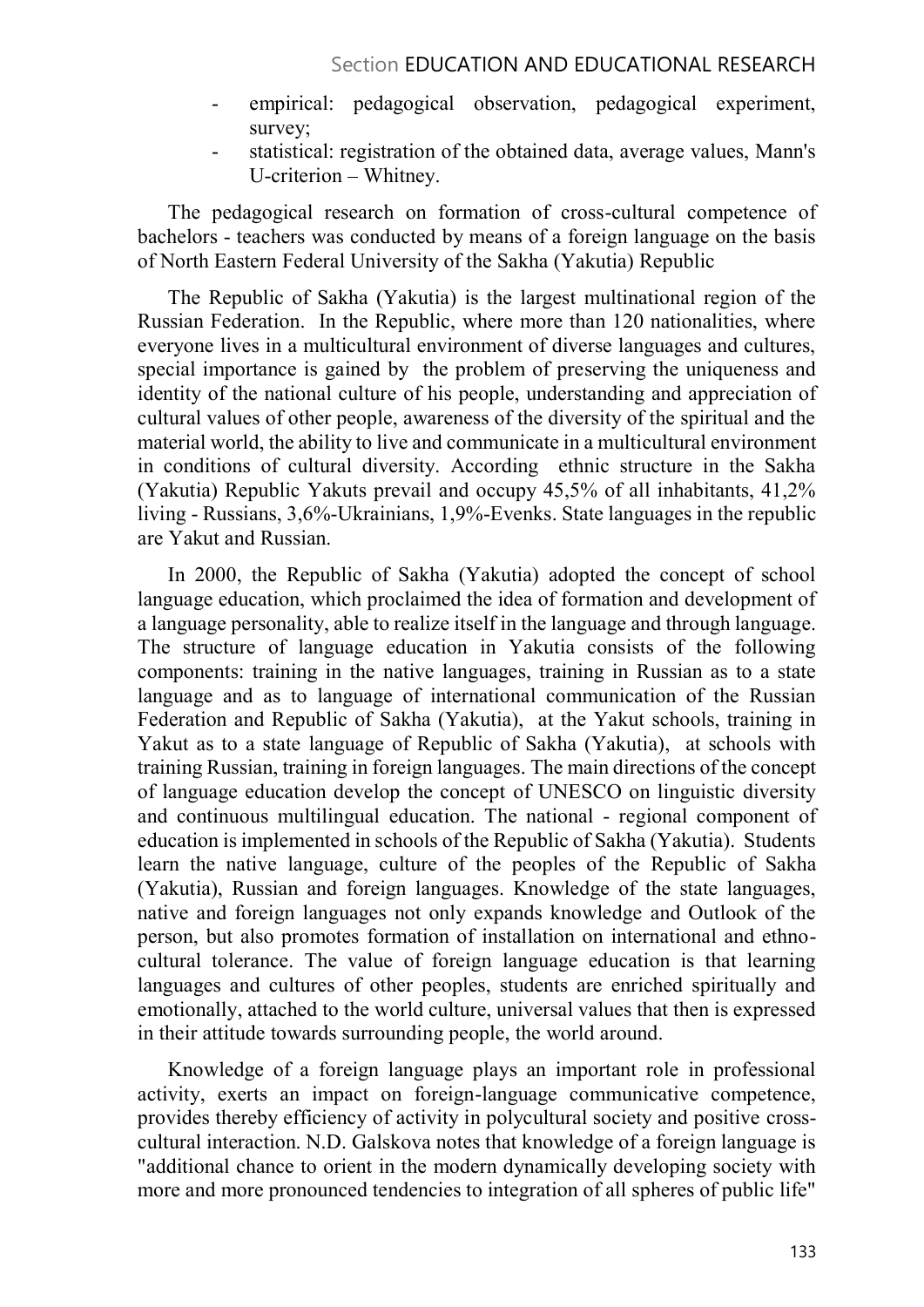#### NORDSCI CONFERENCE

[1]. By means of a foreign language there is "cultivation" of the personality to the world of human culture that, according to A.A. Leontyev, is a basis of his socialization [2]. Therefore, the foreign language should be considered as the instrument of socialization of a person in the polycultural world, his adaptation in a professional context. This is what the qualities of a person, including multicultural knowledge, skills, abilities and competences, formed in the course of University training should be directed to.

Knowledge of material and spiritual culture of the people, its values, beliefs, traditions, customs, mentality, worldview, moral attitudes, life, national character, vision of the world in total determine the behaviour of partners in communication. Only co-learning of language and culture provides an opportunity to master a foreign language as a means of communication and contributes to the formation of tolerant forms of consciousness and behaviour of the personality, education of the principles of mutual respect, tolerance and understanding.

The ability to understand and respect other people, to develop a culture of interethnic relations and to adapt to the conditions of life in a multiethnic society is facilitated by multicultural education. Polycultural education forms steady outlook, cultivates tolerance, ability and readiness to live and interact in the multicultural, multiethnic environment. According to A.A. Sokolova poly-culture in education, is understood as creation of education on the principles of cultural pluralism, on recognition of equivalence and equality of all national, ethnic and social groups, inadmissibility of discrimination of people on signs of national and religious affiliation, on understanding of a variety of society as significant factor of his development, ensuring adaptation of the person to the changing living conditions, formation of a many-sided picture of the world [3]

The purpose of multicultural education is to create conditions for the formation of a multicultural personality, education of openness and tolerance between the representatives of the contacting cultures, the study of the traditions of their own culture, the process of processing these traditions within the new culture, education of friendly attitude to other peoples, regardless of nationality, race, religion, readiness for dialogue of cultures.

The content of multicultural education is multidimensional and must meet the following requirements:

• reflection in the learning material humanistic ideas;

\* information about the unique features of the cultures of the peoples of Russia and the world;

\* revealing common elements and traditions in the cultures of the Russian peoples that allow them to live in peace and harmony;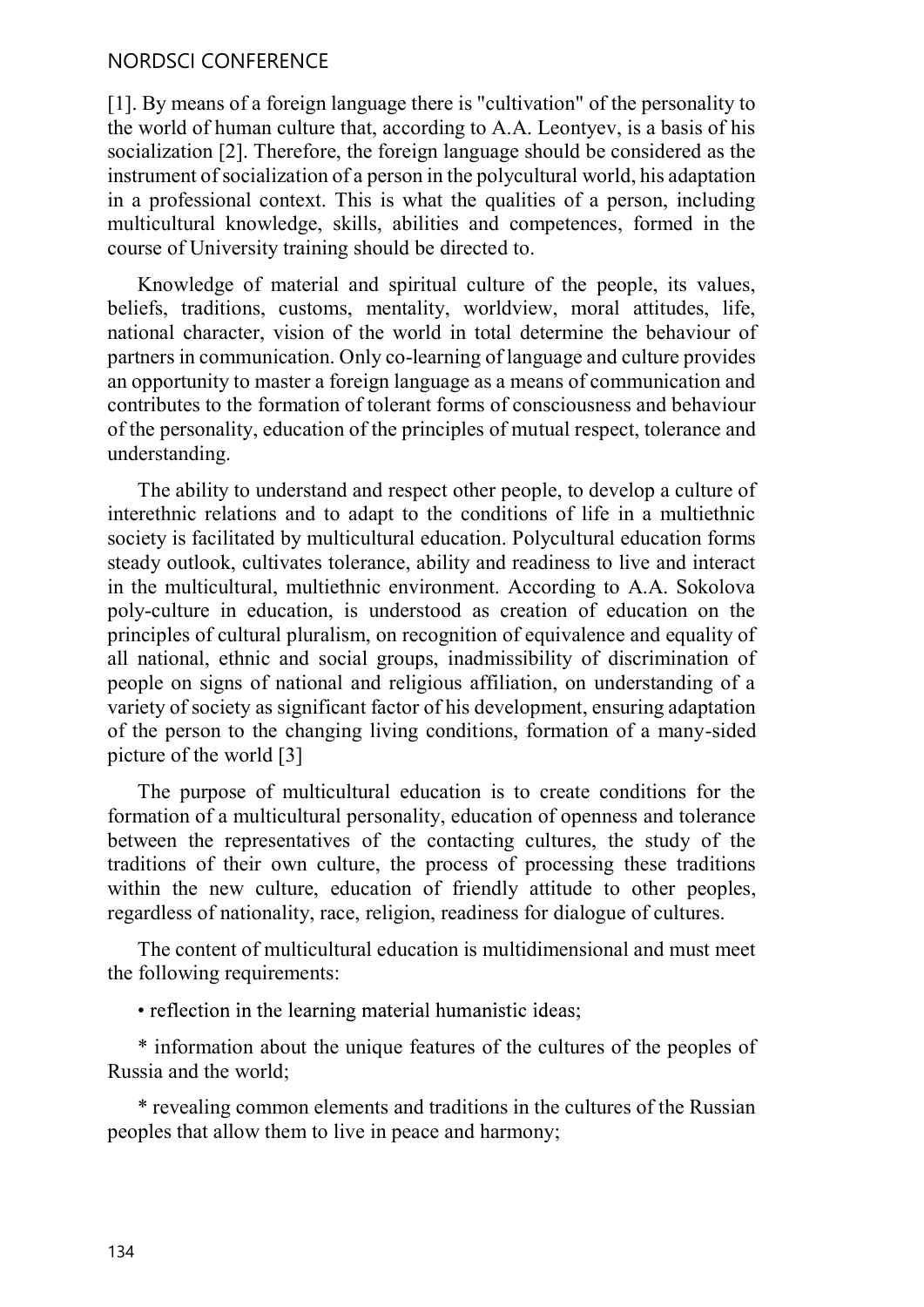## Section EDUCATION AND EDUCATIONAL RESEARCH

\* introducing students to the world culture, understanding the interdependence of countries and peoples in modern conditions, taking into account the process of globalization [4].

The result of multicultural education is intercultural competence. The problem of formation of intercultural competence of bachelors - teachers is of particular importance in education, because it is the teacher who becomes the main figure in the transition periods of society, a factor in the formation of the worldview of the younger man, national security.

Under the intercultural competence of the bachelor-teacher, formed by means of a foreign language in the conditions of multicultural education of the Republic of Sakha (Yakutia), we understand the integral characteristic of the secondary linguistic personality, based on the national consciousness and spiritual culture, providing adaptation of the individual to the conditions of foreign culture, successful and effective intercultural communication, joint activities and cooperation with the carriers of other cultures, solving personal and professional problems [5].

 Intercultural competence integrates social and cultural knowledge, manifestations of spiritual culture and peculiarities of national self-consciousness, personal characteristics that determine respect for the representatives of another culture. All this contributes to the readiness of the individual to work together with people of different views, regardless of social, ethnic, racial, religious affiliation.

The effectiveness of the process of formation of intercultural competence of bachelors-teachers by means of a foreign language in the Republic of Sakha (Yakutia) is provided by the following pedagogical conditions: the development of national self - consciousness and the education of spiritual culture in the multicultural education of the University; the implementation of pedagogical technology of value-semantic enrichment of the content of teaching a foreign language with the values of national culture and the culture of the studied language; the study of a foreign language on the basis of comparative intercultural analysis, implemented in the polylogue of the Yakut, Russian and English cultures.

The specificity of the formation of intercultural competence of the bachelor teacher in the conditions of multicultural education of the Republic of Sakha (Yakutia) consists in the features: multicultural education of the University associated with the ethnic composition of students; education of spiritual culture on the basis of familiarization with the values of national culture and the development of national consciousness, suggesting the presence of such personal characteristics as tolerance, self-esteem, respect for the dignity of others, empathy; the formation of a secondary language. personality in the region, consisting in the fact that the training of foreign languages is carried out in stages: from learning the native language, through learning Russian and from it - to a foreign language.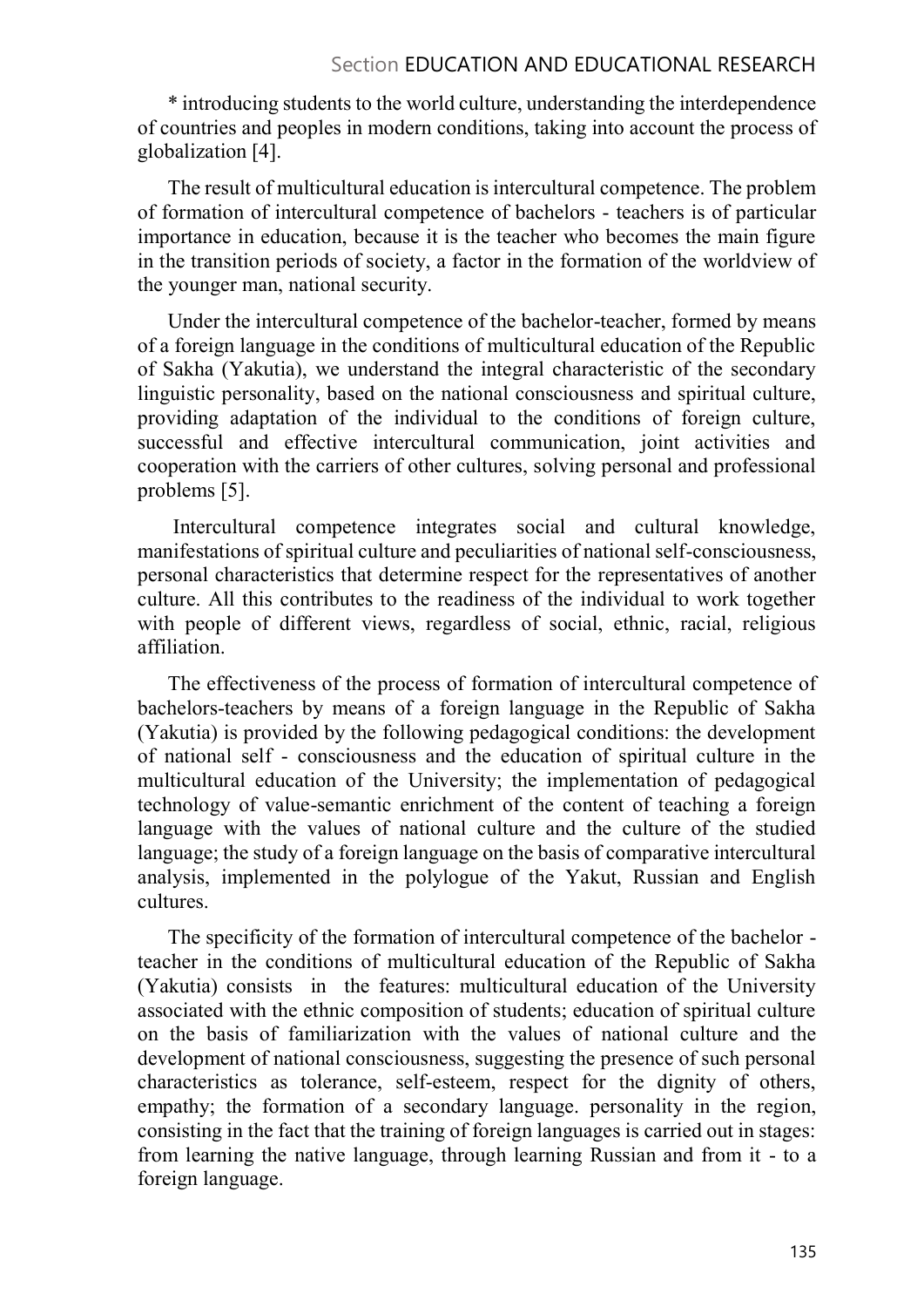#### NORDSCI CONFERENCE

The experimental base of the research was the Pedagogical Institute of the North Eastern Federal University named after M. K. Ammosov in Yakutsk, Republic of Sakha (Yakutia).

At the ascertaining stage, the study of the formation of intercultural competence of teachers-bachelors demonstrated the unsystematic knowledge of students about the country of the language, weak evaluation and reflexive skills in social and cultural activities, the lack of formation of social and cultural skills, experience of interaction with representatives of other cultures. The analysis of the primary values of the entire sample was subjected to the procedure of mathematical analysis using a single sample nonparametric Kolmogorov - Smirnov test, which showed its homogeneity at the level of  $p <$ 0.01. The results of the ascertaining experiment confirmed the need for purposeful work on the formation of intercultural competence of students. Implementation of pedagogical conditions that contributed to the formation of intercultural competence of bachelors-teachers, was carried out consistently. Education of the spiritual culture and development of national identity in multicultural education NEFU helped to involve students in cultural heritage, involving students in research work within the framework of project activities, problem-based learning, participation in the traditional educational University-wide events, annual conferences "Step to the future", meetings with native speakers, participation in contests, games, quizzes, grant programs. In order to form value orientations, value attitude, love for native culture, a special course was developed, the main purpose of which was the formation of spiritual and moral values in the process of learning a foreign language.

North-Eastern Federal University named after M. K. Ammosov contributes to the preservation and development of the diversity of languages and culture. NEFU is a diversified University and has nearly 20 thousand students from 33 regions of the Russian Federation and 24 foreign countries: from America, China, Vietnam, Taiwan, South Korea, Norway, India, Canada, France, Finland, Switzerland, Austria, Turkey, Mongolia, Tajikistan, Uzbekistan, Kyrgyzstan and many other countries. Foreign nationals from Asia, Europe and Latin America are being promoted.

qualifications, training and training in NEFU. In addition, students take part in various student exchange programs. For example, NEFU students win grants and go to language training in Norway, Finland, the USA, Sweden and other countries. Going abroad, students get acquainted with the country of the language, its mentality and culture, traditions, way of life of the people of the country of the language.

The two-level education system allows the bachelor to continue his education in the master's degree not only in Russia but also abroad. NEFU students actively use this opportunity and continue their studies, undergo language training abroad.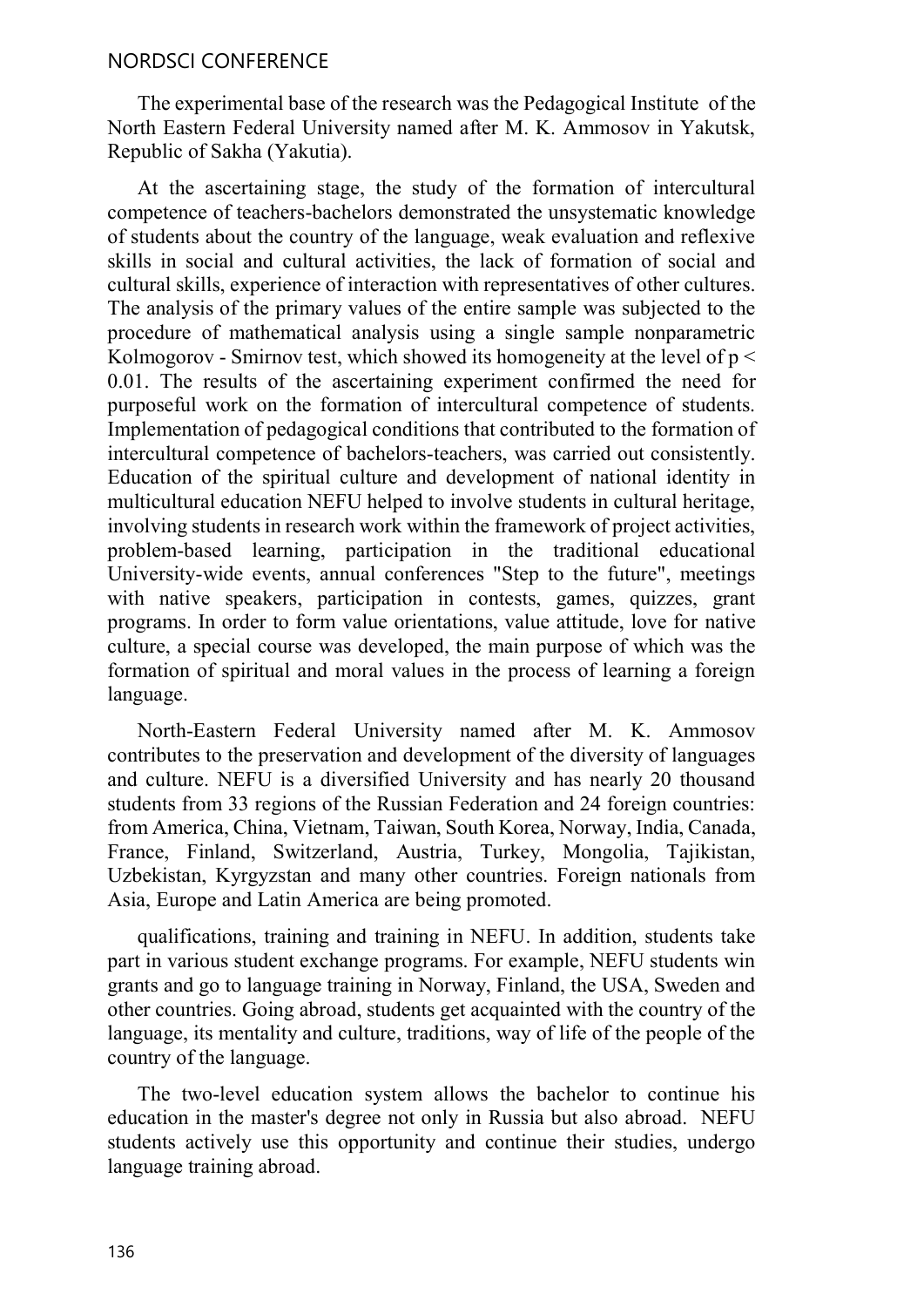## RESULTS

The control stage of the experiment allowed to reveal the positive dynamics of formation of intercultural competence of bachelors-teachers. At the end of the experimental influence, the dynamics of key indicators of the main components of intercultural competence are statistically proved. At the control stage, using the nonparametric Mann - Whitney test, we compared the diagnostic results before and after the experiment. As a result of repeated diagnostics, significant ( $p= 0.00$ ) differences were revealed in the following characteristics of spiritual culture and national consciousness: a situational system of knowledge of individual components of national culture, situational ability to cultural self-development and self-determination in the world of cultural values, the correct perception of the culture of the language; positive attitude to the national community; sustainable desire to communicate in their native language. At the level ( $p= 0.03$ ) - 0.08), changes were found in the awareness of belonging to a certain national community; sustainable understanding of language, culture, typical features of their community, the community of the historical past, religion, territory and statehood; sustainable, valuable and respectful attitude to the dignity of others. In the course of the experiment revealed that the introduction to the foreign culture contributes to cultural self-development and self-determination in the world of cultural values; acceptance of the lifestyle of the nation; a positive assessment of representatives of other national cultures; readiness for cross-cultural communication; self-assessment of yourself as a representative of the nation; building self-esteem and respect for the dignity of others. The analysis showed positive dynamics in the process of formation of intercultural competence of students. Diagnostics of formation of intercultural competence of students was carried out by means of methods aimed at assessing intercultural competence (questionnaire of Intercultural Development / OMR (M. Bennet, M. Hammer): the nature of value orientations of the individual (test M. Rokich " Value orientations»; the severity of tolerance and empathy (Express questionnaire "Index of tolerance of G. U. Soldatova, I. M. Yusupov questionnaire "assessment of the ability of the teacher to empathy"; the level of sociability (test V. F. Ryakhovskiy for for evaluation of the General level of sociability), and others. We were convinced of the effectiveness of the implementation of pedagogical conditions, the formation of intercultural competence of bachelors - teachers.

## **CONCLUSION**

The development of intercultural competence of bachelors-teachers makes it necessary to organize the educational process on the basis of a dialogue of cultures. The process of development of intercultural competence of students, in turn, necessitates the creation of the most favourable conditions for the development of value-based attitude to the native and foreign culture and its carriers, the establishment of humane relations between representatives of different peoples and nationalities. It is multicultural education is considered as a purposeful process and the result of the development of students ' humanistic values, providing for the development of skills and competencies of interpersonal